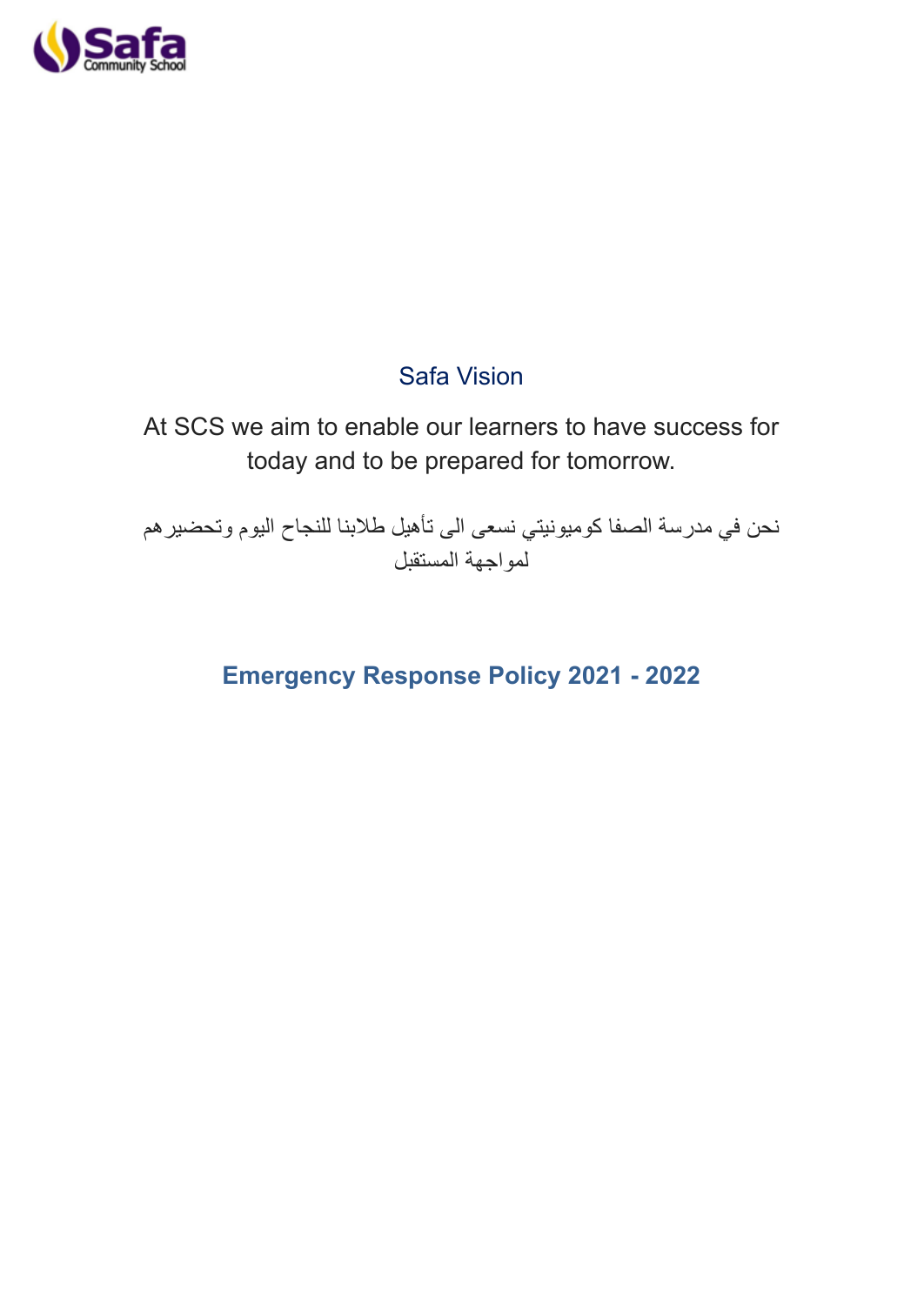

### **Policy Statement**

Safa Community School ensures that it follows best advised practice in its planning and its prevention, response and recovery in the event of an emergency**.**

#### **Aims**

The aim of this document is to outline the procedures and responsibilities in the instance of a school emergency.

The emergency management plans address four components: Prevention **Preparedness** Response Recovery

This policy covers all staff, pupils, contractors and visitors.

#### **Practice and procedure**

#### **General Requirements**

SCS ensures that staff, students and the school community know the contents of the school's emergency management plan and are trained so that they know what to do in an emergency. Additionally, the school tests their emergency arrangements through practise drills at regular intervals (two drills in the first term and one drill each term after that) to ensure that procedures work and everyone is familiar with their roles and responsibilities.

Emergency management plans:

- Describe actions to be taken before, during and after an emergency to ensure the ongoing safety of staff, pupils and others present at SCS.
- Cover all circumstances when the school is responsible for student safety, such as school excursions.
- Are reviewed periodically, after practice drills and following an incident, accident or emergency situation.

#### **Emergency Response Team**

The school has a team to oversee the implementation of SCS's specific emergency management plans. They are also consulted when drawing up the Emergency Management Plans. This team will also be responsible for activating response procedures in the event of an emergency.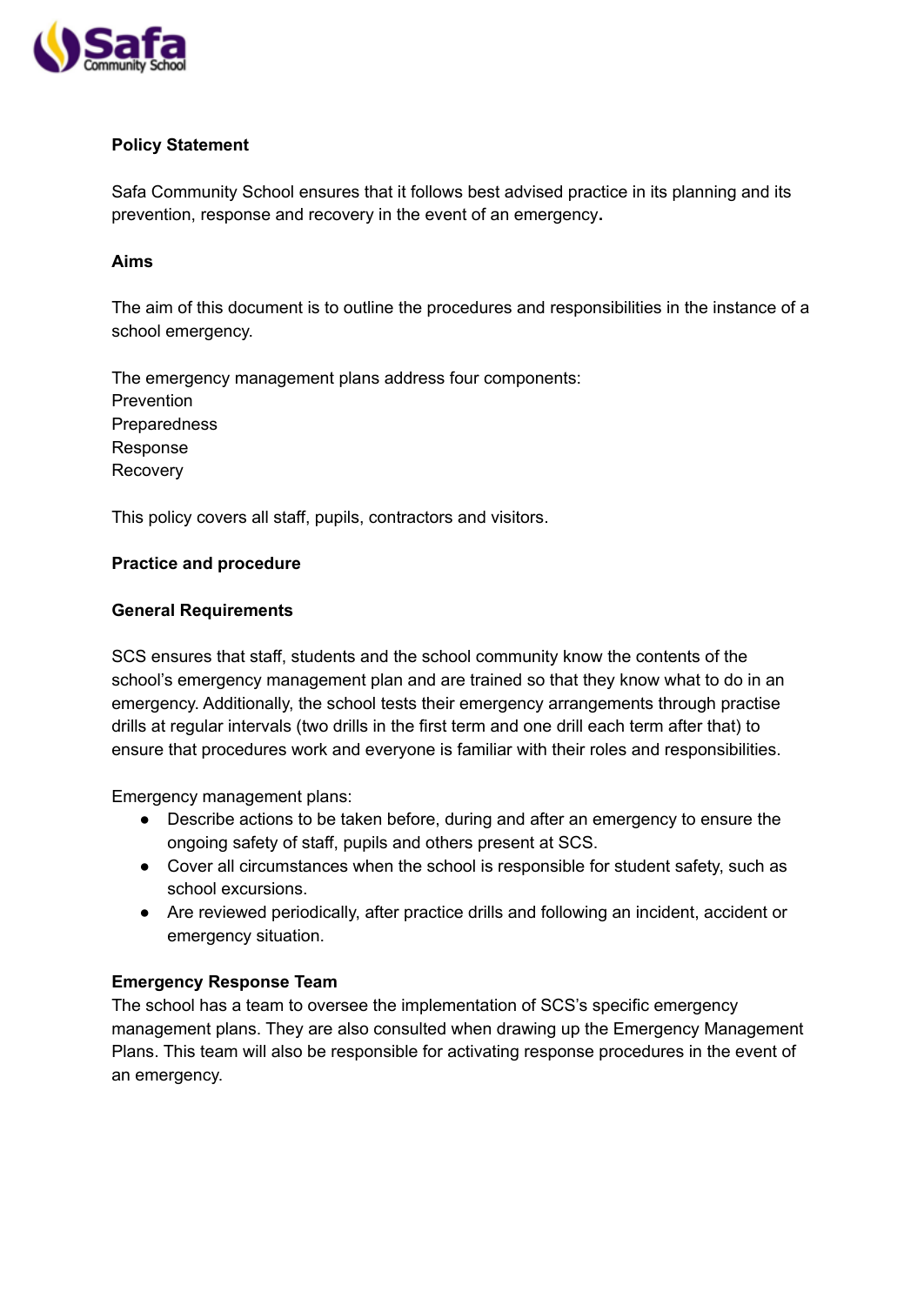

## **Prevention**

Prevention is the key to emergency management and requires making an assessment of the potential hazards and risks to the school and identifying what actions need to be taken to prevent or reduce their impact on the school's occupants, property and community. Those responsible for creating risk assessments are encouraged to consider the following:

- 1. What could be done to prevent the emergency from occurring?
- 2. If the emergency can't be prevented, what could be done to mitigate (lessen) its impact?
- 3. How could the school be prepared to respond to the impact of the emergency?
- 4. How could the school respond during the actual emergency if it occurred?
- 5. How could the school recover from the emergency?

Potential emergency scenarios that the school plans for during its emergency planning include:

- Severe weather rain, sandstorms and high temperatures or humidity.
- Global Pandemic
- School bus accident
- Earthquake
- Fires and explosions
- Off-site emergencies during events/excursions
- Epidemics of communicable diseases
- Intruders
- Bomb threat
- Hazardous substance release inside and outside school grounds.
- Medical emergency major injury/fatality.

#### **Preparedness**

The school may have little control over some of the hazards that may have an impact on. However, installs procedures and plans that help prepare it for such an eventuality and it develops proactive measures to mitigate their impact or respond to such events.

These preparations consider the range of emergencies that require further action and the development of response plans which include:

- A site plan and general description of the school and environment:
- Roles and responsibilities of staff and others
- Identified evacuation assembly areas sites that are well beyond the school grounds, internal locations within buildings for cases where external evacuation is not appropriate:
- Alternative evacuation assembly areas and exits from buildings and grounds
- Emergency services and key personnel contact numbers
- Methods of communicating during an emergency